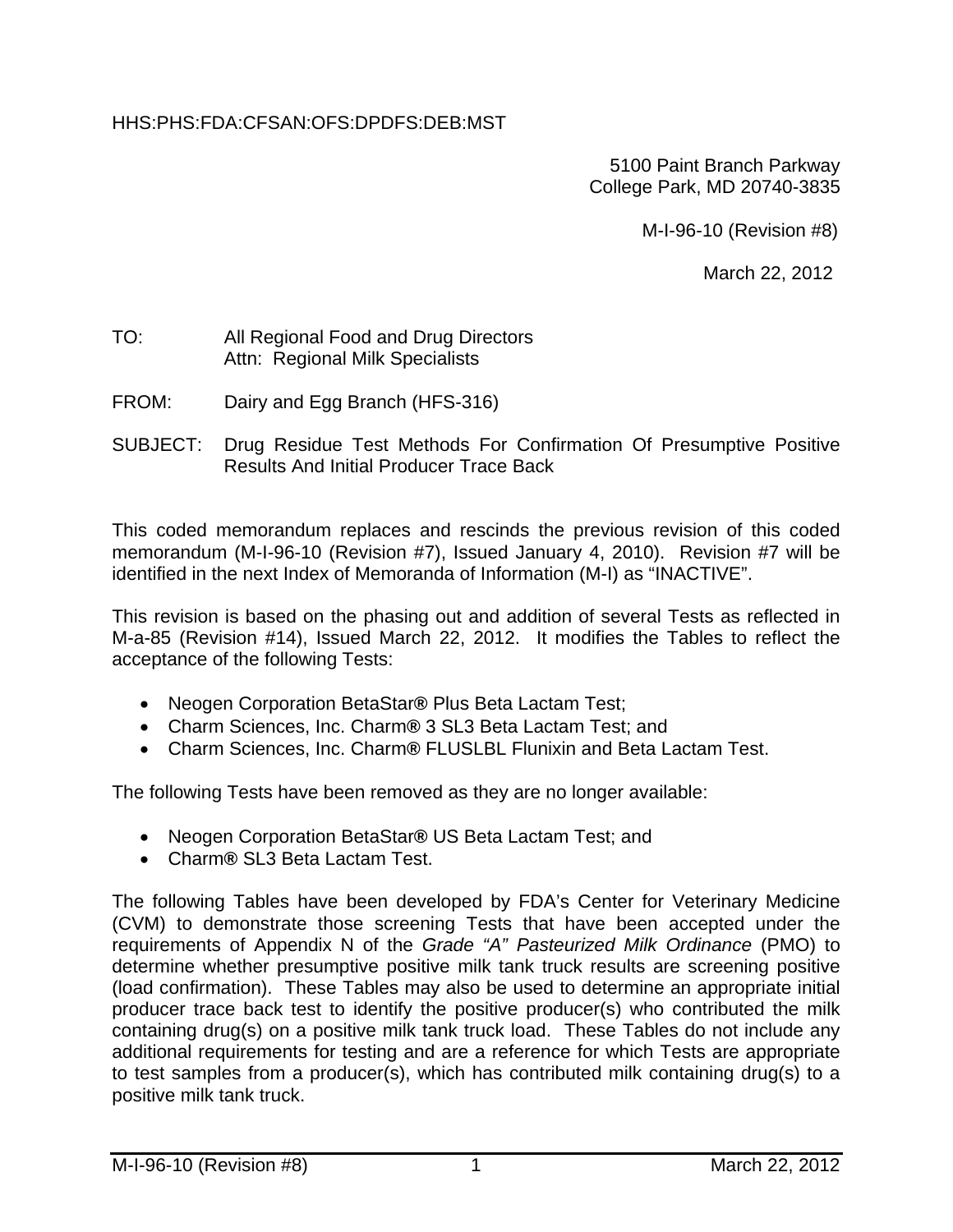Copies of this memorandum are enclosed for distribution to Regional Milk Specialists, State Milk Regulatory Agencies, State Laboratory Evaluation Officers and State Milk Sanitation Rating Officers in your region. This memorandum should be widely distributed to representatives of the dairy industry, State Veterinarians, State Veterinary and Pharmacy Boards, Veterinarian Professional Organizations and other interested parties and will also be available on the FDA Web Site at http://www.fda.gov at a later date.

If you would like an electronic version of this document prior to it being available on the FDA Web Site, please e-mail your request to Robert.Hennes@fda.hhs.gov.

 Thomas Graham, PhD, Team Leader Robert F. Hennes, RS, MPH Laboratory Proficiency & Evaluation Team CAPT U.S. Public Health Service

Dairy and Egg Branch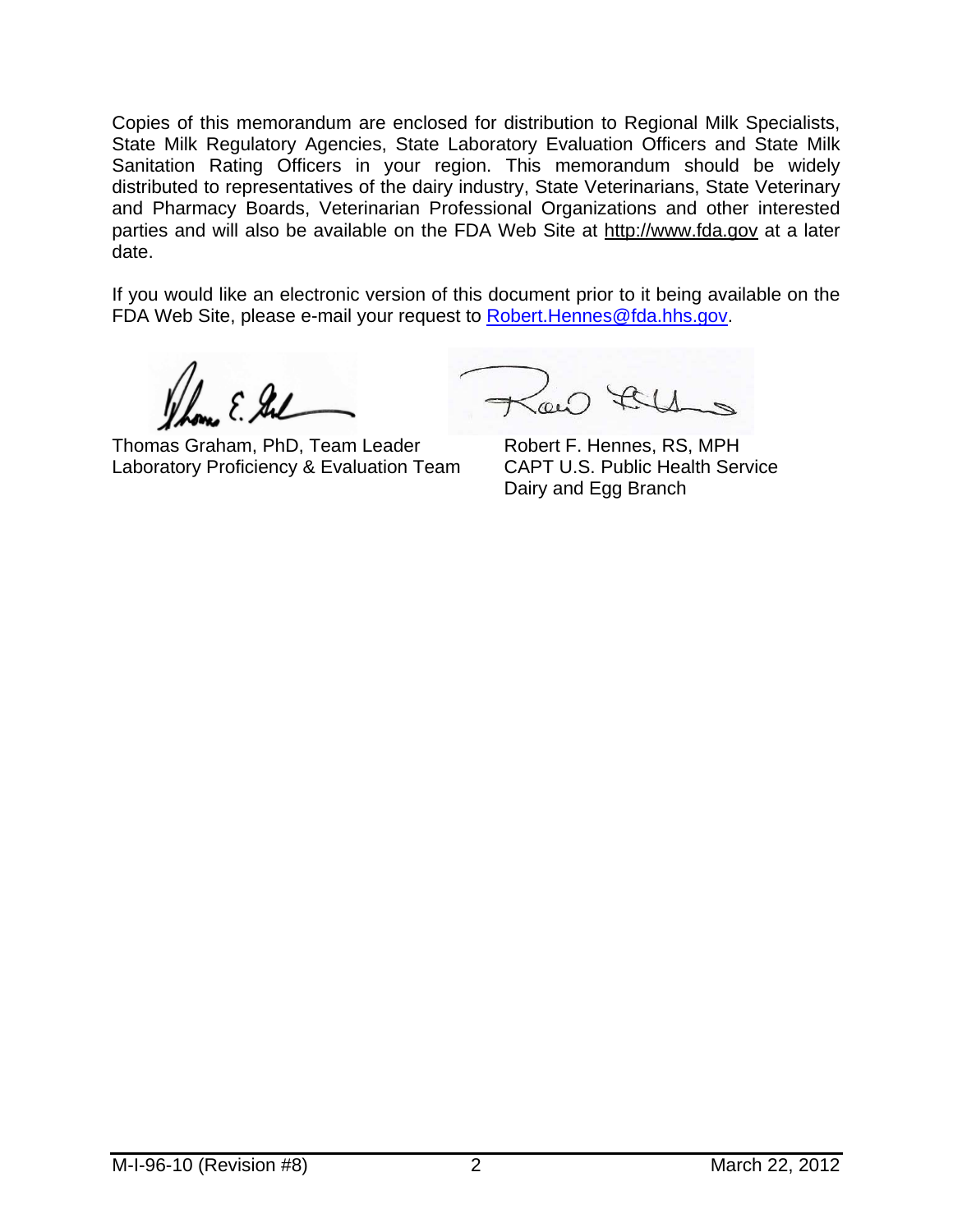| <b>PRESUMPTIVE</b><br><b>POSITIVE TEST</b> | <b>SCREENING TEST POSITIVE (CONFIRMATION TEST)</b><br><b>OPTIONS</b>                                  |
|--------------------------------------------|-------------------------------------------------------------------------------------------------------|
| BetaStar® Plus Beta                        | BetaStar® Plus Beta Lactam Test                                                                       |
| <b>Lactam Test</b>                         | Charm® II Tablet Beta Lactam Test (Quantitative Assay)                                                |
|                                            | Charm® II Tablet Beta Lactam Test (Competitive Assay)                                                 |
|                                            | + Charm® II Test for Cloxacillin in Milk (Competitive Assay)                                          |
|                                            | Charm® II Tablet Beta Lactam Test (Sequential Assay)                                                  |
|                                            | + Charm® II Test for Cloxacillin in Milk (Competitive Assay)                                          |
|                                            | Charm <sup>®</sup> SL6 Beta Lactam Test                                                               |
|                                            | Charm <sup>®</sup> 3 SL3 Beta Lactam Test                                                             |
| Charm <sup>®</sup> $B$ .                   | BetaStar® Plus Beta Lactam Test                                                                       |
| stearothermophilus                         | Charm <sup>®</sup> B. stearothermophilus Tablet Disk Assay                                            |
| <b>Tablet Disk Assay</b>                   | Charm® II Tablet Beta Lactam Test (Competitive Assay)                                                 |
|                                            | Charm® II Tablet Beta Lactam Test (Sequential Assay)                                                  |
| Not a Beta lactam                          | Charm® II Tablet Beta Lactam Test (Quantitative Assay)                                                |
| Specific Test. Refer to                    | Charm® SL Beta Lactam Test                                                                            |
| Footnote <sup>1</sup> .                    | Charm® SL6 Beta Lactam Test                                                                           |
|                                            | Charm <sup>®</sup> 3 SL3 Beta Lactam Test                                                             |
|                                            | Charm <sup>®</sup> FLUSLBL Flunixin and Beta Lactam Test                                              |
|                                            | Delvotest P 5 Pack (Reader and Visual)                                                                |
|                                            | Delvotest P/Delvotest P Mini                                                                          |
|                                            | Delvotest SP/Delvotest SP Mini                                                                        |
|                                            | New Snap® Beta Lactam Test                                                                            |
| Charm <sup>®</sup> II Tablet Beta          | BetaStar® Plus Beta Lactam Test                                                                       |
| <b>Lactam Test</b>                         | Charm® II Tablet Beta Lactam Test (Competitive Assay)                                                 |
| (Competitive Assay)                        | Charm® II Tablet Beta Lactam Test (Sequential Assay)                                                  |
|                                            | Charm® II Tablet Beta Lactam Test (Quantitative Assay)                                                |
|                                            | Charm <sup>®</sup> SL Beta Lactam Test                                                                |
|                                            | Charm <sup>®</sup> SL6 Beta Lactam Test                                                               |
|                                            | Charm <sup>®</sup> 3 SL3 Beta Lactam Test                                                             |
|                                            | Charm <sup>®</sup> FLUSLBL Flunixin and Beta Lactam Test                                              |
|                                            | New Snap® Beta Lactam Test                                                                            |
| Charm <sup>®</sup> II Tablet Beta          | BetaStar® Plus Beta Lactam Test                                                                       |
| <b>Lactam Test</b>                         | Charm® II Tablet Beta Lactam Test (Competitive Assay)                                                 |
| (Sequential Assay)                         | Charm® II Tablet Beta Lactam Test (Sequential Assay)                                                  |
|                                            | Charm® II Tablet Beta Lactam Test (Quantitative Assay)                                                |
|                                            | Charm <sup>®</sup> SL Beta Lactam Test<br>Charm <sup>®</sup> SL6 Beta Lactam Test                     |
|                                            |                                                                                                       |
|                                            | Charm <sup>®</sup> 3 SL3 Beta Lactam Test<br>Charm <sup>®</sup> FLUSLBL Flunixin and Beta Lactam Test |
|                                            |                                                                                                       |
|                                            | New Snap® Beta Lactam Test                                                                            |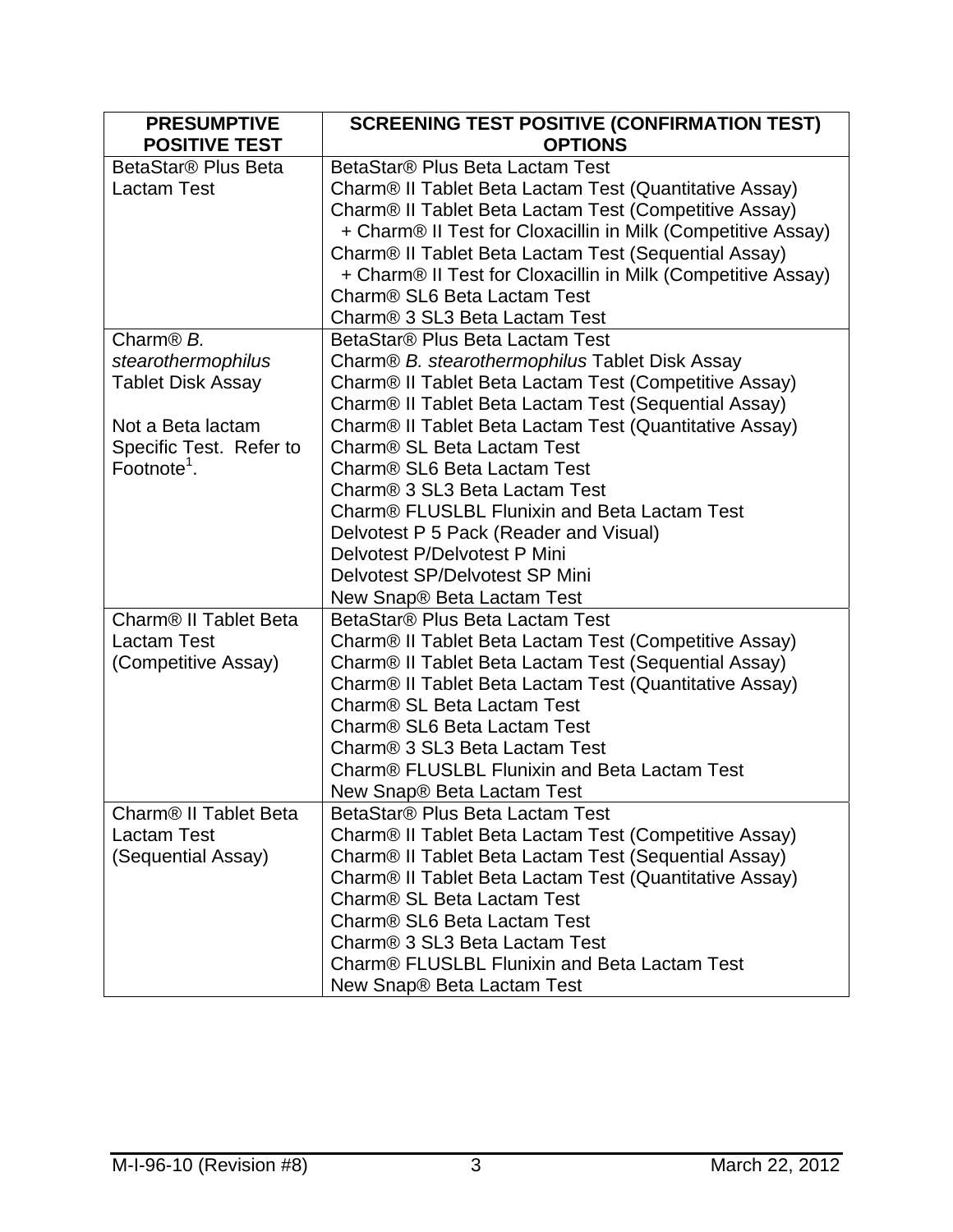| <b>PRESUMPTIVE</b>                 | <b>SCREENING TEST POSITIVE (CONFIRMATION TEST)</b>                                                                  |
|------------------------------------|---------------------------------------------------------------------------------------------------------------------|
| <b>POSITIVE TEST</b>               | <b>OPTIONS</b>                                                                                                      |
| Charm <sup>®</sup> II Tablet Beta  | BetaStar® Plus Beta Lactam Test                                                                                     |
| <b>Lactam Test</b>                 | Charm® II Tablet Beta Lactam Test (Quantitative Assay)                                                              |
| (Quantitative Assay)               | Charm® II Tablet Beta Lactam Test (Competitive Assay)                                                               |
|                                    | + Charm® II Test for Cloxacillin in Milk (Competitive Assay)                                                        |
|                                    | Charm® II Tablet Beta Lactam Test (Sequential Assay)                                                                |
|                                    | + Charm® II Test for Cloxacillin in Milk (Competitive Assay)                                                        |
|                                    | Charm <sup>®</sup> SL6 Beta Lactam Test                                                                             |
|                                    | Charm <sup>®</sup> 3 SL <sub>3</sub> Beta Lactam Test                                                               |
| Charm <sup>®</sup> SL Beta         | BetaStar® Plus Beta Lactam Test                                                                                     |
| <b>Lactam Test</b>                 | Charm® II Tablet Beta Lactam Test (Competitive Assay)                                                               |
|                                    | Charm® II Tablet Beta Lactam Test (Sequential Assay)                                                                |
|                                    | Charm® II Tablet Beta Lactam Test (Quantitative Assay)                                                              |
|                                    | Charm <sup>®</sup> SL Beta Lactam Test                                                                              |
|                                    | Charm <sup>®</sup> SL6 Beta Lactam Test                                                                             |
|                                    | Charm <sup>®</sup> 3 SL3 Beta Lactam Test                                                                           |
|                                    | Charm <sup>®</sup> FLUSLBL Flunixin and Beta Lactam Test                                                            |
|                                    | New Snap® Beta Lactam Test                                                                                          |
| Charm <sup>®</sup> SL6 Beta        | BetaStar® Plus Beta Lactam Test                                                                                     |
| <b>Lactam Test</b>                 | Charm® II Tablet Beta Lactam Test (Quantitative Assay)                                                              |
|                                    | Charm® II Tablet Beta Lactam Test (Competitive Assay)                                                               |
|                                    | + Charm® II Test for Cloxacillin in Milk (Competitive Assay)                                                        |
|                                    | Charm® II Tablet Beta Lactam Test (Sequential Assay)                                                                |
|                                    | + Charm® II Test for Cloxacillin in Milk (Competitive Assay)                                                        |
|                                    | Charm® SL6 Beta Lactam Test                                                                                         |
|                                    | Charm® 3 SL3 Beta Lactam Test                                                                                       |
| Charm <sup>®</sup> 3 SL3 Beta      | BetaStar® Plus Beta Lactam Test                                                                                     |
| <b>Lactam Test</b>                 | Charm® II Tablet Beta Lactam Test (Quantitative Assay)                                                              |
|                                    | Charm® II Tablet Beta Lactam Test (Competitive Assay)                                                               |
|                                    | + Charm® II Test for Cloxacillin in Milk (Competitive Assay)                                                        |
|                                    | Charm® II Tablet Beta Lactam Test (Sequential Assay)                                                                |
|                                    | + Charm <sup>®</sup> II Test for Cloxacillin in Milk (Competitive Assay)<br>Charm <sup>®</sup> SL6 Beta Lactam Test |
|                                    | Charm <sup>®</sup> 3 SL3 Beta Lactam Test                                                                           |
| Charm <sup>®</sup> FLUSLBL         | Charm® FLUSLBL Flunixin and Beta Lactam Test                                                                        |
| <b>Flunixin and Beta</b>           |                                                                                                                     |
| <b>Lactam Test</b>                 |                                                                                                                     |
| Charm <sup>®</sup> II              | Charm® II Chloramphenicol Test                                                                                      |
| <b>Chloramphenicol Test</b>        |                                                                                                                     |
| Charm <sup>®</sup> II Sulfa Drug   | Charm® II Sulfa Drug Test (Competitive Assay)                                                                       |
| <b>Test (Competitive</b>           |                                                                                                                     |
| Assay)                             |                                                                                                                     |
| Charm <sup>®</sup> II Tetracycline | Charm® II Tetracycline Drug Test (Competitive Assay)                                                                |
| Drug Test (Competitive             |                                                                                                                     |
| Assay)                             |                                                                                                                     |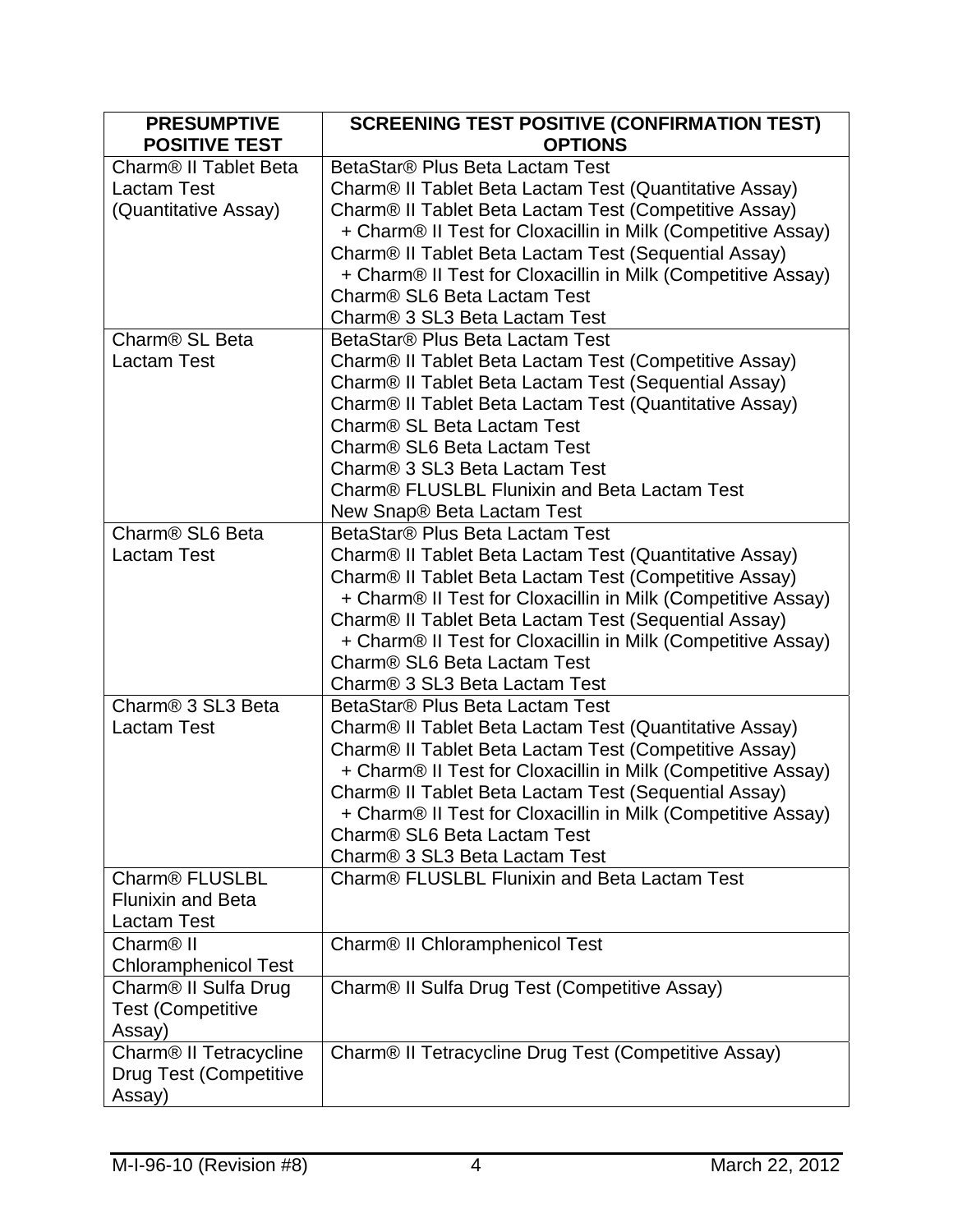| <b>PRESUMPTIVE</b><br><b>POSITIVE TEST</b> | <b>SCREENING TEST POSITIVE (CONFIRMATION TEST)</b><br><b>OPTIONS</b> |
|--------------------------------------------|----------------------------------------------------------------------|
| Delvotest P 5 Pack                         | BetaStar® Plus Beta Lactam Test                                      |
| (Reader and Visual)                        | Charm <sup>®</sup> B. stearothermophilus Tablet Disk Assay           |
|                                            | Charm® II Tablet Beta Lactam Test (Competitive Assay)                |
| Not a Beta lactam                          | Charm® II Tablet Beta Lactam Test (Sequential Assay)                 |
| Specific Test. Refer to                    | Charm® II Tablet Beta Lactam Test (Quantitative Assay)               |
| Footnote <sup>1</sup> .                    | Charm <sup>®</sup> SL Beta Lactam Test                               |
|                                            | Charm <sup>®</sup> SL6 Beta Lactam Test                              |
|                                            | Charm <sup>®</sup> 3 SL3 Beta Lactam Test                            |
|                                            | Charm® FLUSLBL Flunixin and Beta Lactam Test                         |
|                                            | Delvotest P 5 Pack (Reader and Visual)                               |
|                                            | Delvotest P/Delvotest P Mini                                         |
|                                            | Delvotest SP/Delvotest SP Mini                                       |
|                                            | New Snap® Beta Lactam Test                                           |
| Delvotest P/Delvotest P                    | BetaStar® Plus Beta Lactam Test                                      |
| Mini                                       | Charm <sup>®</sup> B. stearothermophilus Tablet Disk Assay           |
|                                            | Charm® II Tablet Beta Lactam Test (Competitive Assay)                |
| Not a Beta lactam                          | Charm® II Tablet Beta Lactam Test (Sequential Assay)                 |
| Specific Test. Refer to                    | Charm® II Tablet Beta Lactam Test (Quantitative Assay)               |
| Footnote <sup>1</sup> .                    | Charm <sup>®</sup> SL Beta Lactam Test                               |
|                                            | Charm <sup>®</sup> SL6 Beta Lactam Test                              |
|                                            | Charm® 3 SL3 Beta Lactam Test                                        |
|                                            | Charm® FLUSLBL Flunixin and Beta Lactam Test                         |
|                                            | Delvotest P 5 Pack (Reader and Visual)                               |
|                                            | Delvotest P/Delvotest P Mini                                         |
|                                            | Delvotest SP/Delvotest SP Mini                                       |
|                                            | New Snap® Beta Lactam Test                                           |
| <b>Delvotest SP/Delvotest</b>              | BetaStar® Plus Beta Lactam Test                                      |
| <b>SP Mini</b>                             | Charm <sup>®</sup> B. stearothermophilus Tablet Disk Assay           |
|                                            | Charm® II Tablet Beta Lactam Test (Competitive Assay)                |
| Not a Beta lactam                          | Charm® II Tablet Beta Lactam Test (Sequential Assay)                 |
| Specific Test. Refer to                    | Charm® II Tablet Beta Lactam Test (Quantitative Assay)               |
| Footnote <sup>1</sup> .                    | Charm <sup>®</sup> SL Beta Lactam Test                               |
|                                            | Charm <sup>®</sup> SL6 Beta Lactam Test                              |
|                                            | Charm <sup>®</sup> 3 SL3 Beta Lactam Test                            |
|                                            | Charm <sup>®</sup> FLUSLBL Flunixin and Beta Lactam Test             |
|                                            | Delvotest P 5 Pack (Reader and Visual)                               |
|                                            | Delvotest P/Delvotest P Mini                                         |
|                                            | Delvotest SP/Delvotest SP Mini                                       |
|                                            | New Snap <sup>®</sup> Beta Lactam Test                               |